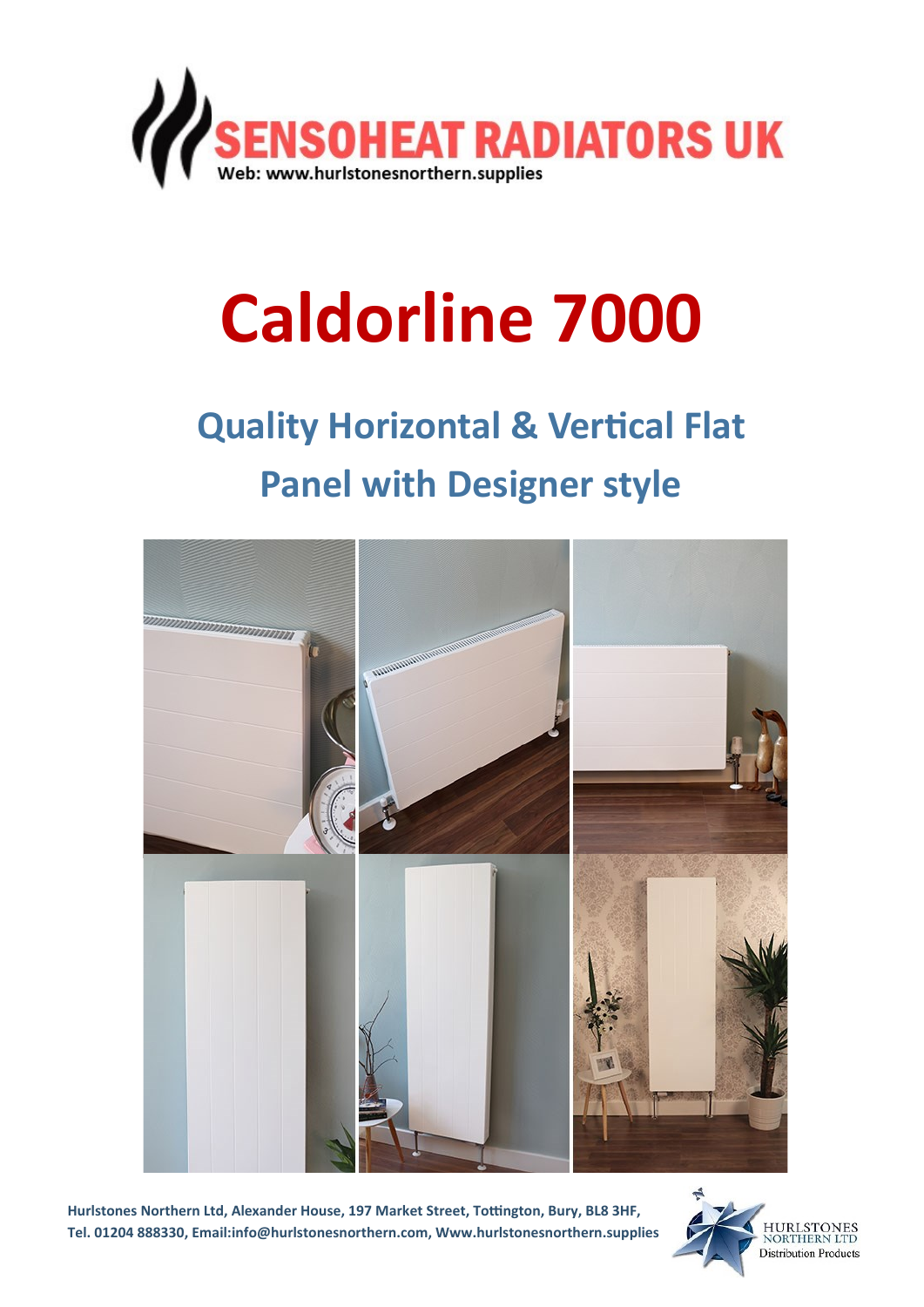## **Caldorline 7000**

**Quality Horizontal & Vertical Contemporary Panel Radiators with subtle lines across the radiator giving designer good looks. Offering high outputs, superb finish and exceptional build quality they are the ideal choice for any modern living room or office.**

#### **Benefits**

- Latest Technology design & construction to BS 1449 part1.
- Manufactured from 1.2mm cold rolled steel.
- Suitable for both Domestic & Commercial applications
- Perfect for New Builds or refurbishments
- Modern Smooth Designer slim-line appearance
- Efficient & Economical performance
- Supplied ready & easy to install
- 10 Year warranty against failure due to material or manufacture defect.
- Colour RAL 9016 White

#### **10 YEAR WARRANTY**

### **SensoHeat Service & Commitment**

At SensoHeat we are proud of our top quality products and are committed to provide the best quality of service to our customers from our highly trained dedicated team**.**



## **Outputs**

The outputs quote in this brochure are based on mean water temperature of 80°C and a room temperature of 20°C (Delta T 60°C) or a mean water temperature of 70° C and a room temperature of 20°C (Delta  $T$  50 $^{\circ}$ C).

For other operating conditions apply the corrections factors below (apply to Delta T 60°C only)

| $5^{\circ}$ C  |                                                                |                | $0.046$ 30°C 0.432 55°C    |                | 0.898 |
|----------------|----------------------------------------------------------------|----------------|----------------------------|----------------|-------|
|                |                                                                |                | 10°C 0.108 35°C 0.512 60°C |                | 1.000 |
|                |                                                                |                | 15°C 0.179 40°C 0.605 65°C |                | 1.104 |
| $20^{\circ}$ C | $\blacksquare$ 0.256 $\blacksquare$ 45 °C $\blacksquare$ 0.700 |                |                            | $70^{\circ}$ C | 1.211 |
| $25^{\circ}$ C | 0.338                                                          | $50^{\circ}$ C | 0.798                      | $75^{\circ}$ C | 1.319 |



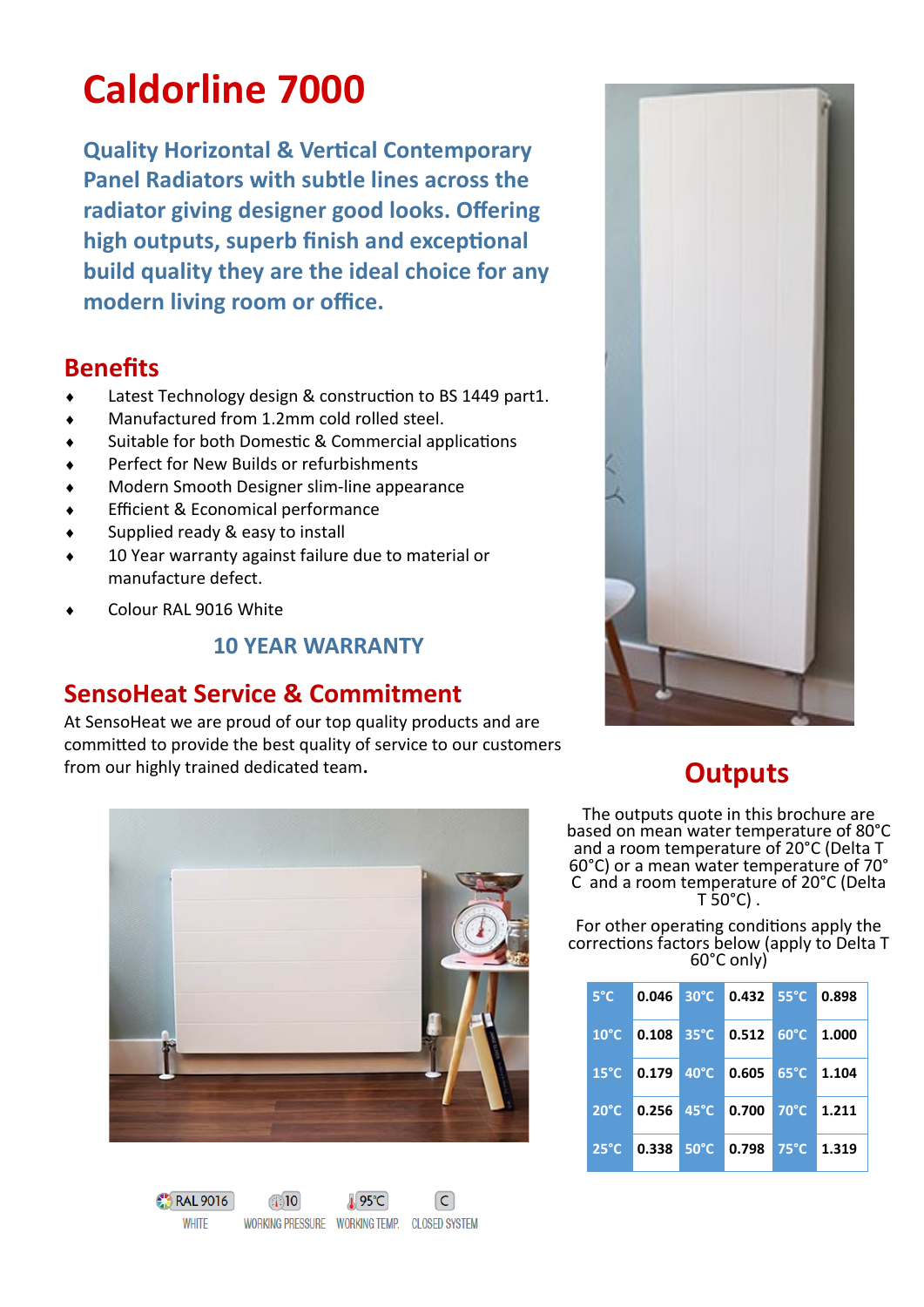## **Caldorline 7000 Horizontal Technical Information**

|                |        |             | LS = Single Panel / Single<br>Convector (Type 11) |                  |                                     | $LH =$ Double Panel / Single<br>Convector (Type 21) |                |                       | LD = Double Panel / Double<br>Convector (Type 22) |                |                        |
|----------------|--------|-------------|---------------------------------------------------|------------------|-------------------------------------|-----------------------------------------------------|----------------|-----------------------|---------------------------------------------------|----------------|------------------------|
| Height         | Width  |             | SensoHeat                                         | Output<br>Output |                                     | SensoHeat                                           | Output         | Output                | <b>SensoHeat</b>                                  | Output         | Output                 |
| <b>MM/INCH</b> | ΜМ     | <b>INCH</b> | Code                                              | $\Delta$ T50°C   | $\Delta \text{T60}^{\circ}\text{C}$ | Code                                                | $\Delta$ T50°C | $\Delta \text{T60°C}$ | Code                                              | $\Delta$ T50°C | $\Delta T60^{\circ}$ C |
| 500 / 20"      | 600    | 24"         |                                                   | ۰.               | $\blacksquare$                      | <b>LH506</b>                                        | 724            | 907                   | <b>LD506</b>                                      | 932            | 1168                   |
|                | 800    | 32"         | ۰                                                 |                  | ۰                                   | <b>LH508</b>                                        | 965            | 1210                  | <b>LD508</b>                                      | 1243           | 1558                   |
|                | 1000 / | 39"         | <b>LS510</b>                                      | 804              | 1008                                | <b>LH510</b>                                        | 1207           | 1512                  | LD510                                             | 1554           | 1947                   |
|                | 1200 / | 47"         | ٠                                                 |                  | ۰.                                  | <b>LH512</b>                                        | 1448           | 1814                  | LD512                                             | 1865           | 2337                   |
|                | 1400/  | 55"         | ٠.                                                |                  |                                     | <b>LH514</b>                                        | 1689           | 2117                  | LD514                                             | 2176           | 2726                   |
| 600 / 24"      | 600    | 24"         | <b>LS606</b>                                      | 559              | 700                                 | <b>LH606</b>                                        | 839            | 1052                  | LD606                                             | 1076           | 1349                   |
|                | 800    | 32"         | <b>LS608</b>                                      | 745              | 933                                 | <b>LH608</b>                                        | 1119           | 1402                  | <b>LD608</b>                                      | 1435           | 1799                   |
|                | 1000/  | 39"         | <b>LS610</b>                                      | 931              | 1167                                | <b>LH610</b>                                        | 1399           | 1753                  | <b>LD610</b>                                      | 1794           | 2248                   |
|                | 1200/  | 47"         | <b>LS612</b>                                      | 1117             | 1400                                | <b>LH612</b>                                        | 1679           | 2104                  | LD612                                             | 2153           | 2698                   |
|                | 1400/  | 55"         | <b>LS614</b>                                      | 1303             | 1633                                | <b>LH614</b>                                        | 1958           | 2454                  | LD614                                             | 2512           | 3148                   |
|                | 1600 / | 63"         | ٠.                                                |                  | -                                   | LH616                                               | 2238           | 2805                  | LD616                                             | 2871           | 3597                   |

#### **All Outputs are quoted in Watts**





g

7)<br>|}